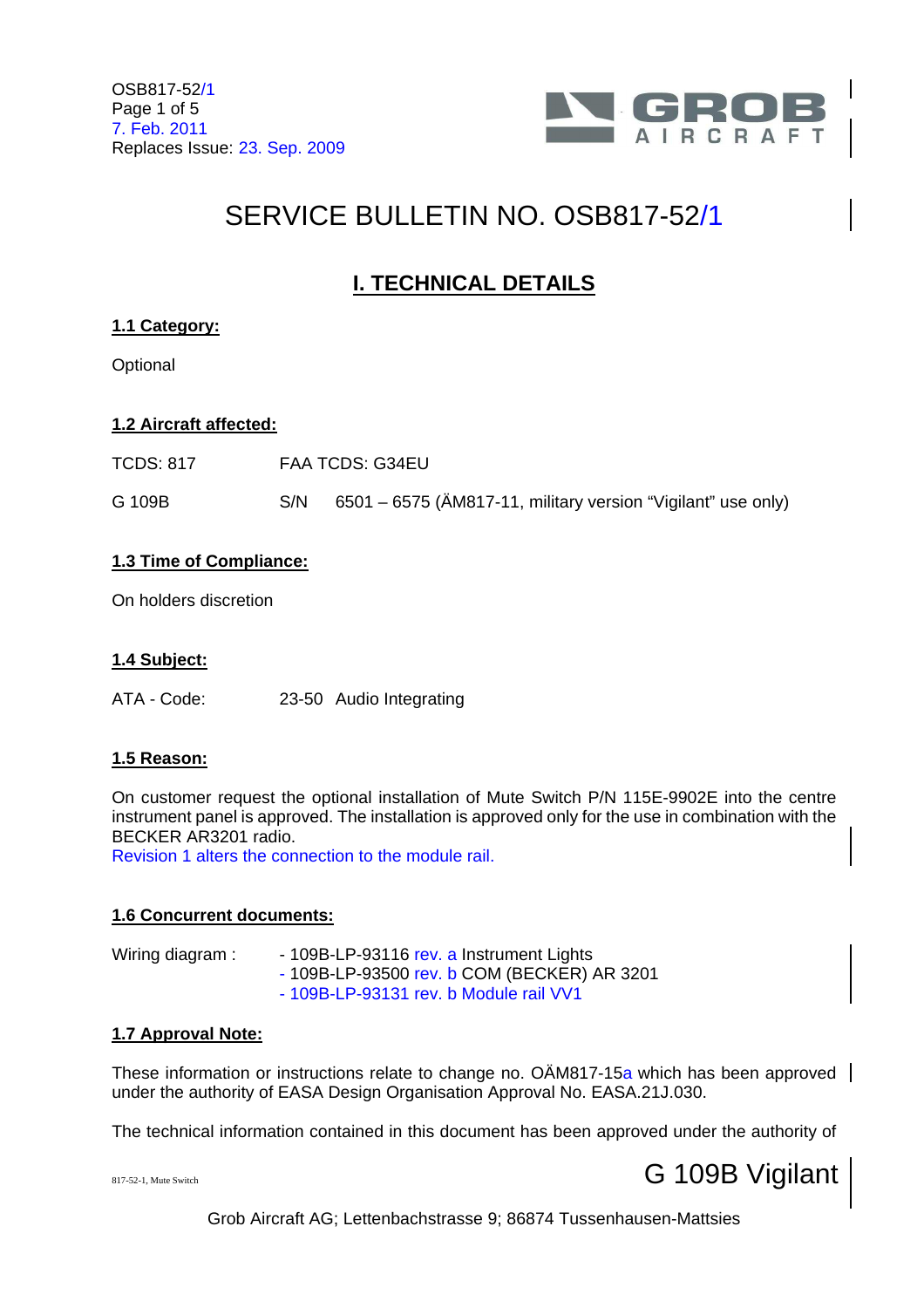OSB817-52/1 Page 2 of 5 7. Feb. 2011 Replaces Issue: 23. Sep. 2009



EASA Design Organisation Approval No. EASA.21J.030. **1.8 Accomplishment / Instructions**

- 1.8.1. Ensure that the aircraft is safe for parking I.A.W. AP 101G-1101-1 Chap. 8.
- 1.8.2. Remove the panel P/N 109B-7000.16E including ignition switch and all other toggle switches and plastic angle P/N 109B-9017 from the centre instrument panel.



- 1.8.3. Remove ignition switch and all other toggle switches from the plate. They are needed for reinstallation. Discard plate 109B-7000.16E and plastic angle P/N 109B-9017 (between top row of toggle switches and transponder unit).
- 1.8.4. Unscrew ring tongue terminal from pin 1 (LG 1F20) of Instrument Light Switch 2LD.and reassemble the ring tongue terminal together with the new ring tongue terminal (RZ 3F20) from the new Mute Switch harness back to the Instrument Light Switch 2LD.
- 1.8.5. Install all toggle switches together with plastic angle P/N 109B-7000.32 (to achieve the necessary insulation between toggle switch connection and transponder unit) and the ignition switch into the new plate P/N 109B-7045E in the correct arrangement i.a.w. figure below. In case, the Landing Light switch has 6 tongues, remove the bottom 2 tongues. Rework the hole for the fuel pump of plastic angle 109B-7000.32 to fit with hole in plate 109B-7045E.

 $\mathbf G$  109B Vigilant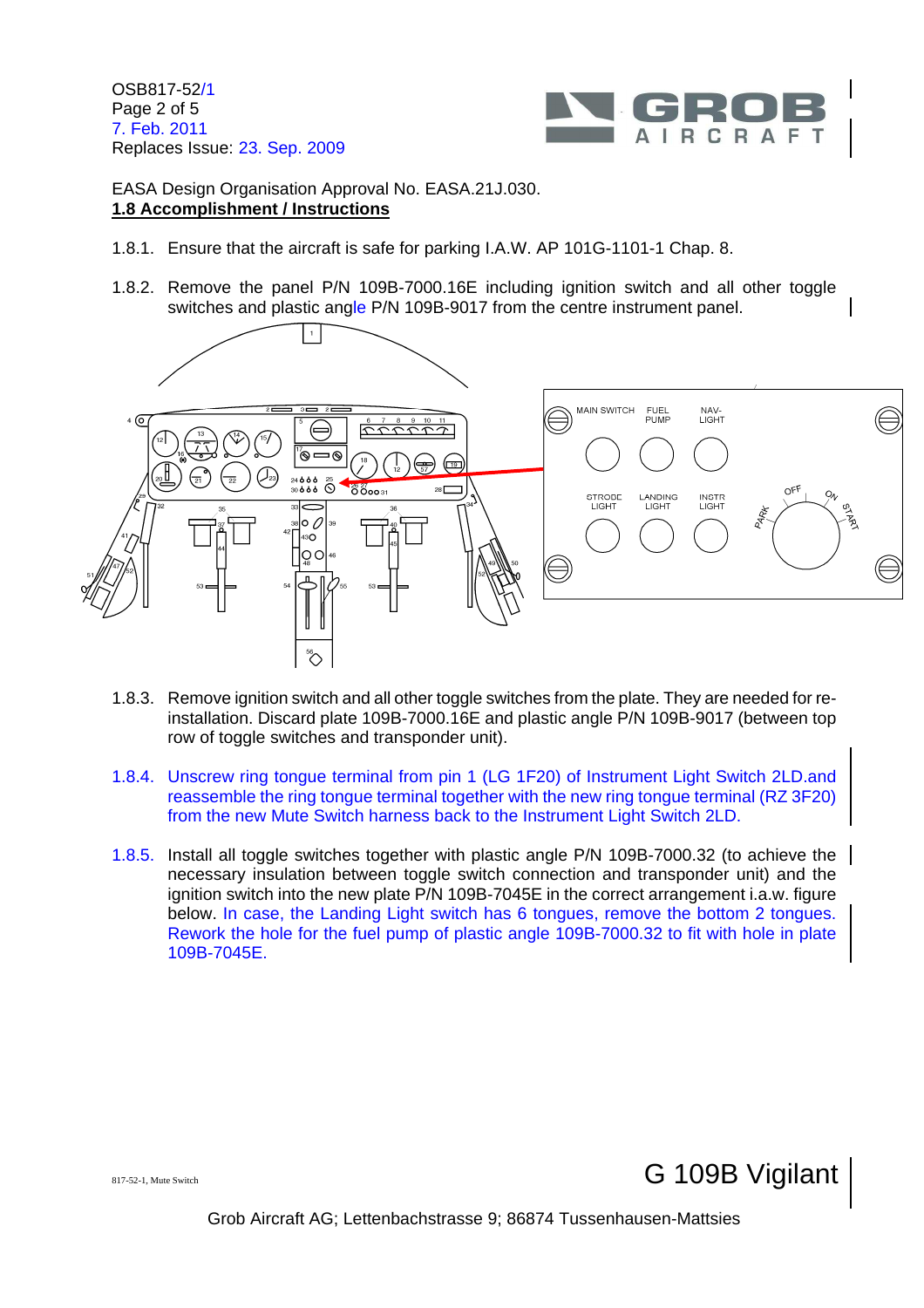



- 1.8.6. Install mute switch P/N 115E-9902E with yellow lens cover fitted to the plate. Replace filament by tail nav filament
- 1.8.7. Remove RH instrument panel.
- 1.8.8. Disconnect transceiver BECKER AR 3201 (2RV-a). Therefore remove radio and transponder for access, if required.
- 1.8.9. Connect the coloured housing of the new preassembled wire harness for the MUTE SWITCH in accordance with wiring diagram 109B-LP-93500 to the new MUTE SWITCH.
	- black housing to Pin1
	- white housing to Pin 2 and Pin 4

- yellow housing to Pin on the lamp holder

Correct arrangement i.a.w. figures below.



- 1.8.9 Route the wire harness along existing harness to:
	- The Module Rail VV1. Fit bullet contact to pin  $2B$  of VV1 (RZ 2F20N) from the new Mute  $\parallel$ Switch harness.
	- The Radio connector 2RV-a. Open backshell of 2RV-a (parts are needed for reinstallation) and fit cable RZ 1F20 into pin 8 of the connector 2RV-a.
	- Reassemble the backshell of 2RV-a.

# 817-52-1, Mute Switch G 109B Vigilant

Grob Aircraft AG; Lettenbachstrasse 9; 86874 Tussenhausen-Mattsies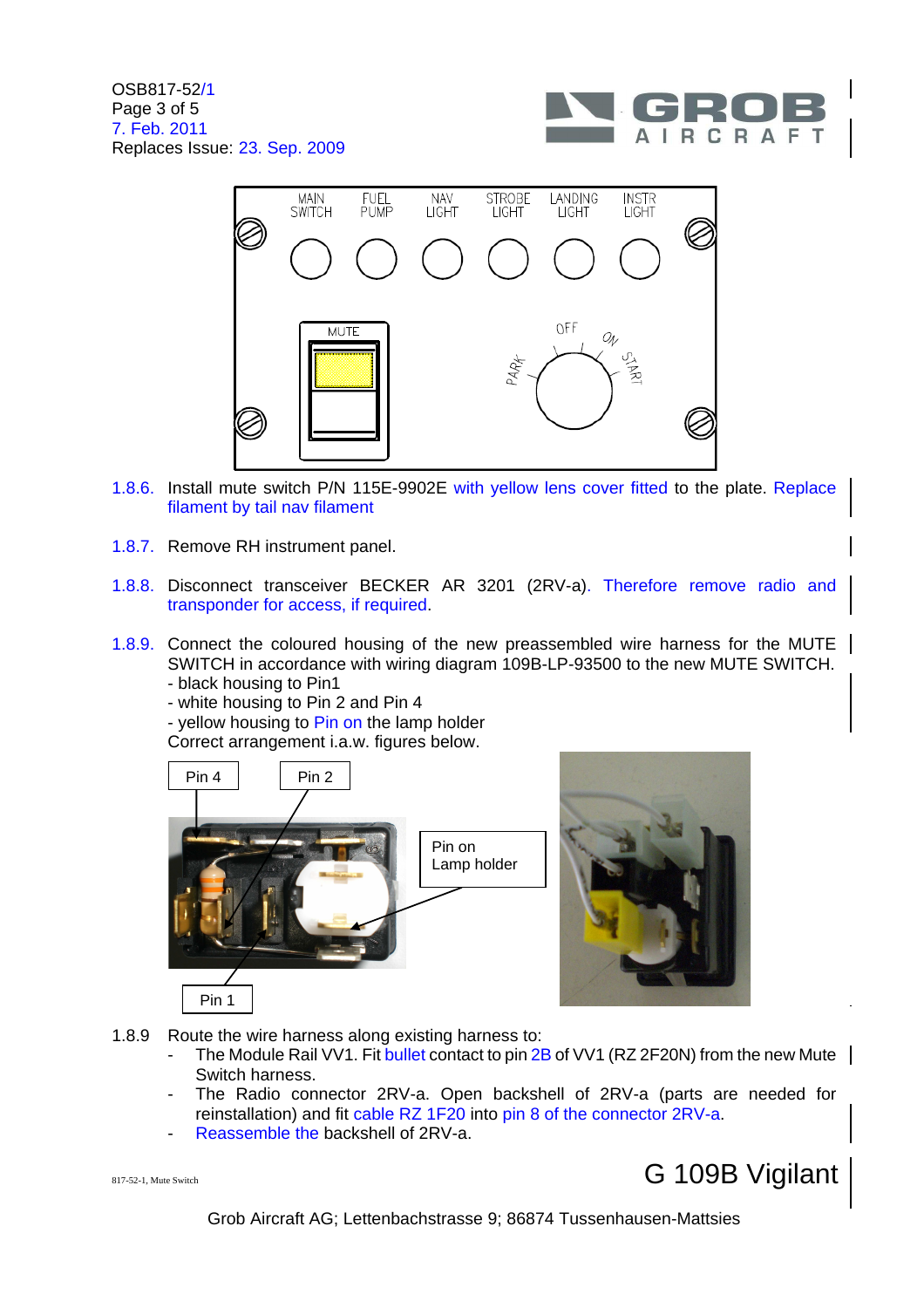OSB817-52/1 Page 4 of 5 7. Feb. 2011 Replaces Issue: 23. Sep. 2009



- 1.8.10 Fasten wire harness along the existing cable routing with tie-raps. Wire to 2RV-a should be installed inside existing loom sheathing.
- 1.8.11 Reconnect 2RV-a to the BECKER RADIO AR 3201. Reinstall radio and transponder.
- 1.8.12 Reinstall RH instrument panel.
- 1.8.13 Install plate P/N 109B-7045E to the centre instrument panel.
- 1.8.14 Restore electrical power.
- 1.8.15 Perform a functional check of all disconnected systems, including transponder and transceiver BECKER AR3201 (AP101G-1101-126)
- 1.8.16 Perform a special functional check of the mute switch after embodiment and inspection:
	- The radio reception shall be tested with both Mute Switch settings. The reception of radio calls shall be unimpaired with the Mute Switch in OFF position (Mute Switch light off). With the Mute Switch in ON position (Mute Switch light on), the reception radio calls shall be inaudible. The Mute Switch setting shall not take effect on the transmission quality or the intercom function.

NOTE: A flight trial is not required to prove satisfactory installation.

#### **1.9 Repetitive Actions**

None.

#### **1.10 Mass (Weight) and CG:**

The additional weight is approx. 100 g.